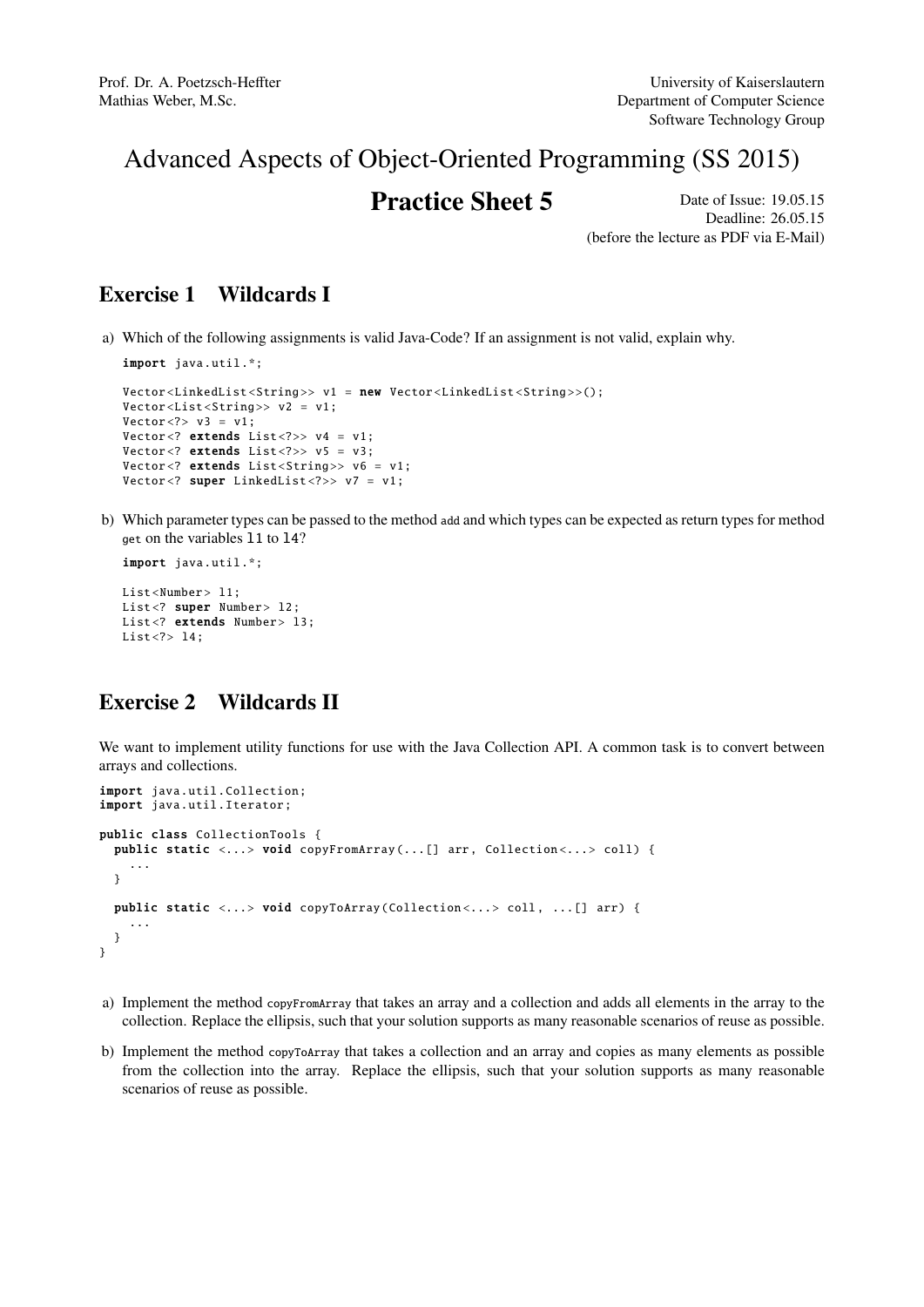#### Exercise 3 Bounded Type Parameters

Implement the class MinMaxWrapper as Subtype of Set.

import java.util.\*;

```
public class MinMaxWrapper<...> implements Set<...> {
 private Set<...> theSet;
 public MinMaxWrapper (Set<...> set) {
   this.theSet = set;
  }
  ...
 public ... getMinimum () {
    ...
  }
 public ... getMaximum () {
    ...
 }
}
```
This class should implement a wrapper for sets to compute the minimum and maximum of a set. Replace the ellipsis with reasonable code.

#### Exercise 4 Extended Iterators

A lot of applications display lists of data to the user, and usually the internal data representation has to be transformed into a human readable format. In such an application you may find code like this:

```
Collection \langle E \rangle c = ... // the data managed by the application
Iterator <E> iter.iterator ();
while (iter.hasNext()) {
 E entry = iter.next();
 F transformed = transform (entry ); // e.g. convert into human readable format
  display (transformed);
}
```
It would be nice to have a more intelligent iterator that can be parameterized with a transform function and automatically emit already transformed objects.

The resulting code could the look like:

```
Collection \langle E \rangle c = ... // the data managed by the application
// a more intelligent iterator, generics are intentionally removed
Transformer t = new FancyTransformer(); // the transform function
Iterator i = new TransformingIterator(c.iterator(), t);while (i.hasNext()) {
 F entry = i.next():
  display (entry);
}
```
a) A TransformingIterator transforms the values of the original iterator by a transformation function before returning them. Write a generic class TransformingIterator and the accompanying interface Transformer, that decorates an existing Iterator with a transformation function. Because Java does not know higher order functions, we have to represent the transformer functions as objects of type Transformer.

Use the following code skeleton and replace the ellipsis, such that your solution supports as much reasonable scenarios of reuse as possible.

```
public interface Transformer <... > {
 public ... transform(... o);
}
public class TransformingIterator <...> implements Iterator <...> {
 public TransformingIterator (Iterator <... > inputIterator , Transformer <... > t) {
```